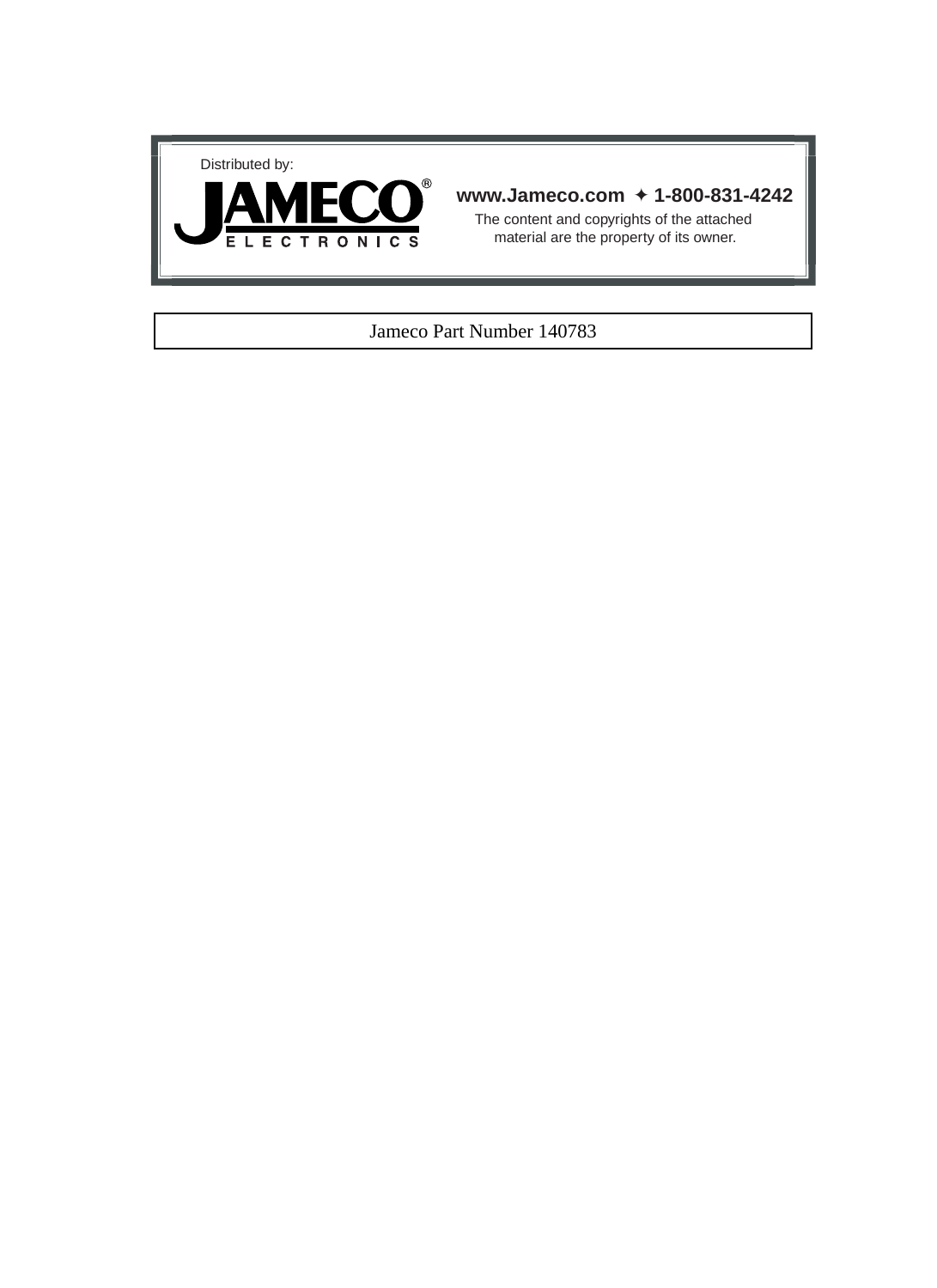

# **SPECIFICATIONS**

## **FOR SILVER OXIDE BUTTON CELL**

**TYPE**:**357**

**RECEIVED BY**:

Prepared by

Approved by

CHUNG PAK

(DATE : JAN 2006)

We reserve all rights for the change of product specification and any information without any prior notice.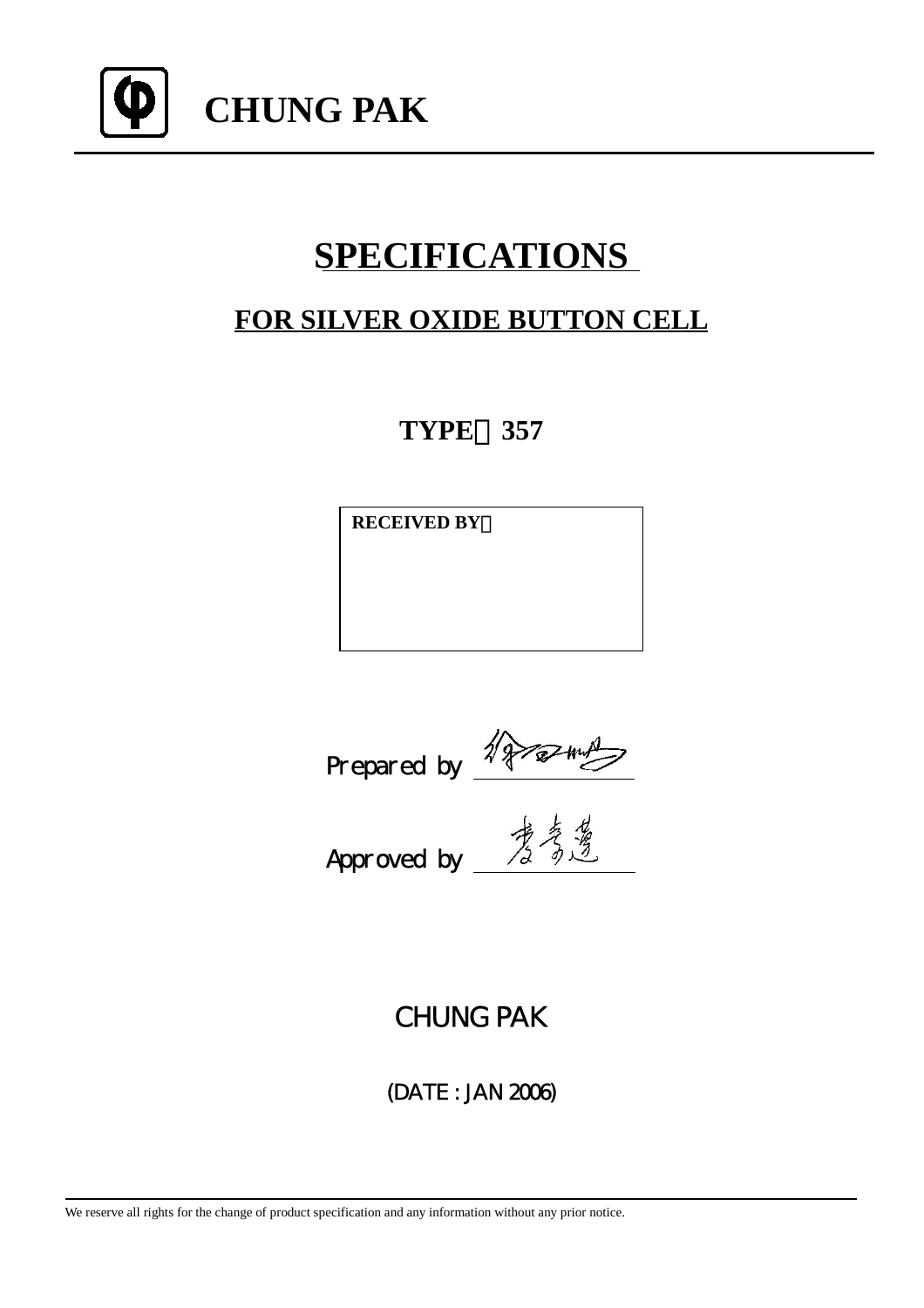

# **CHUNG PAK**

## **Silver Oxide Button Cell 357**

### *1*、*Scope*

The specification is applicable to the "VINNIC brand Silver Oxide Button Cell 357 supplied by CHUNG PAK BATTERY WORKS LTD,.

### *2*、*Kind of Products Specified*

Name (Designation) 357 IEC Designation SR44

### *3*、*Technical Specification*

3.1 Dimension

|                                                                   | Height(H) | $5.4^{+0}_{-0.4}$                        | mm |             |  |
|-------------------------------------------------------------------|-----------|------------------------------------------|----|-------------|--|
|                                                                   |           | Diameter ( ) $11.6^{+0}_{-0.25}$ mm      |    |             |  |
| 3.2 Average Weight                                                | $1.93$ g  |                                          |    |             |  |
| 3.3 Nominal Voltage                                               | 1.55V     |                                          |    |             |  |
| 3.4 Nominal Capacity 175 mAh (Discharge at 1K)                    |           |                                          |    | to $0.9V$ ) |  |
| 3.5 Typical Discharge Duration: 139 hrs (Discharge at 1K to 0.9V) |           |                                          |    |             |  |
|                                                                   |           | 600 hrs (Discharge at $6.8K$ to $1.2V$ ) |    |             |  |

3.6 Outside Shape Dimensions and Terminals

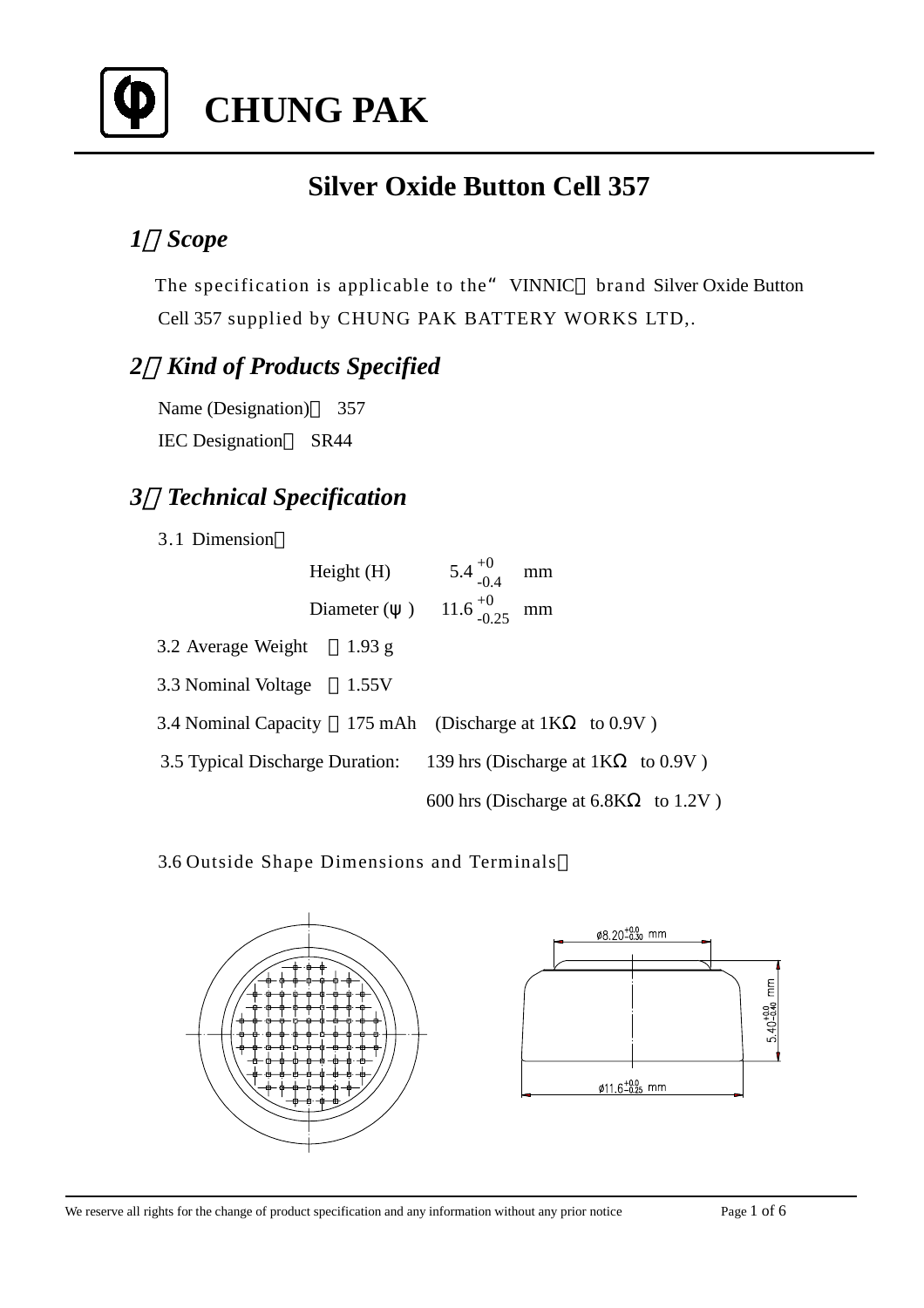

**CHUNG PAK**

## **Silver Oxide Button Cell 357**

### *4*、*Performance*

4.1 Open-circuit Voltage

| Initial                 | $1.55 - 1.65$ V |
|-------------------------|-----------------|
| After 12 Months Storage | $1.52 - 1.60$ V |

#### 4.2 Service Out-put

| Load Resistance                                      | 1K           | 6.8K         |  |
|------------------------------------------------------|--------------|--------------|--|
| Discharge Method                                     | Continuously | Continuously |  |
| End-point Voltage                                    | 0.9V         | 1.2V         |  |
| <b>Minimum Duration</b><br>(Initial)                 | $132$ Hrs    | 586 Hrs      |  |
| <b>Minimum Duration</b><br>(After 12 Months Storage) | 110 Hrs      | 520 Hrs      |  |

Remark The word" initial is applicable to the products elapsed three months or less after production.

4.3 High Temperature Electrolyte Leakage Resistance

No deformation and no external electrolyte leakage shall be observed.

4.4 Expiry period One year .

### *5*、*Brand and packaging*

 Any specific design and packing requirements will be accommodated required.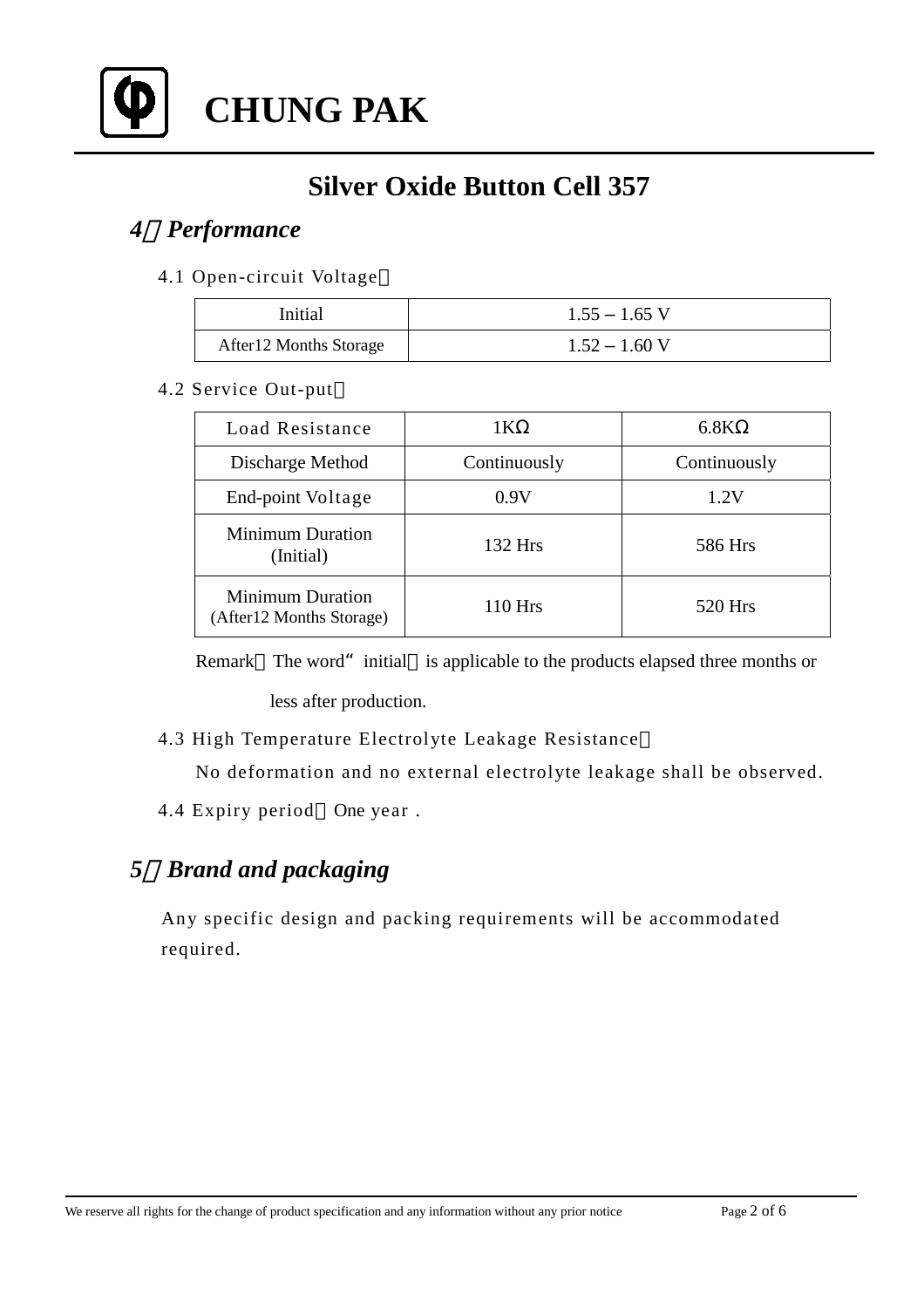

### *6. Safety instructions*

| <b>Warning</b>                                                                                                          | <b>Danger</b>                                                                                                                                                         |
|-------------------------------------------------------------------------------------------------------------------------|-----------------------------------------------------------------------------------------------------------------------------------------------------------------------|
| Don't throw the batteries into fire or heat the batteries                                                               | This may cause the batteries to ignite or<br>disrupt                                                                                                                  |
| Don't directly solder the batteries                                                                                     | This may damage their insulating tapes and<br>protective installation                                                                                                 |
| Don't use the batteries with the<br>and the<br>electrode inverse                                                        | This can damage the batteries for being<br>over-charged or over-discharged, even<br>may cause leakage, heat generation, disrupt,<br>or ignition                       |
| Don't expose the batteries to water                                                                                     | This can cause heat generation or rust                                                                                                                                |
| Don't charge batteries                                                                                                  | This may result in venting, leakage,<br>explosion and/or possibly fire                                                                                                |
| Don't disassemble or damage the external tubes of the<br>batteries or modify the batteries (stack-up batteries)<br>etc. | This easily results in short-circuit, leakage,<br>even ignition                                                                                                       |
| Immediately stop using the batteries if leakage,<br>discolor or etc. with them are detected                             | This may cause accidents to occur                                                                                                                                     |
| Don't drop or strongly strike the batteries                                                                             | This may result in leakage, heat generation,<br>disrupt, even ignition                                                                                                |
| Be sure to use the batteries within a temperature range<br>from 0<br>to $40$                                            | Charge the batteries beyond the temperature<br>range may cause leakage, heat, generation,<br>impaired performance, and shortening of<br>service life of the batteries |
| Don't use old batteries with new ones                                                                                   | This may cause short-circuit or heat<br>generation                                                                                                                    |
| Don't use our batteries with any other type or brand of Mixed-matching of batteries may result in<br>batteries          | leakage, heat generation and bursting                                                                                                                                 |
| Keep the batteries out of the reach of children                                                                         | To avoid being swallowed. If swallowed,<br>please see doctor immediately                                                                                              |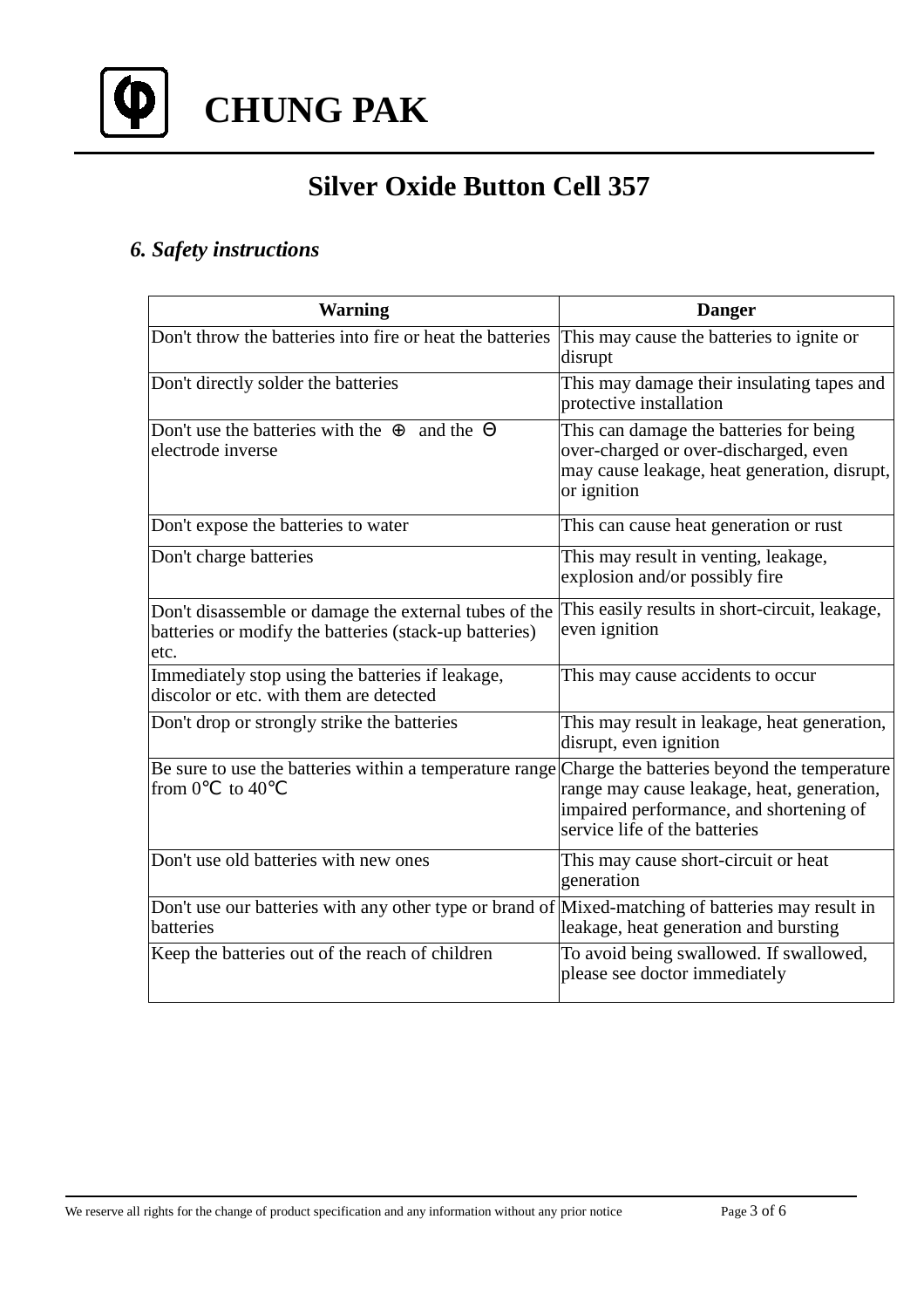

#### *Appendix 1*:*Test*

#### **1. Storage and Test Conditions for Samples**

Unless otherwise specified, the storage conditions for samples shall be, as a general rule, at the temperature of  $20 \pm 2$  and the humidity of  $65 \pm 20\%$ .

#### **2. Measuring Instruments**

- 2.1 Voltmeter The accuracy of the voltmeter shall be within 0.005V for each 1.5V. The resistance of the measuring instrument shall be at least 10 times the dis charge resistance but with a minimum of 1 M ohms per volt of the scale.
- 2.2 Load Resistance The load resistance shall include all of the external circuit, and its allowance shall be within  $\pm$  0.5%.
- 2.3 Caliper The caliper shall be the one having precision of 0.02 millimeters or the one having the same or superior precision to this.

#### **3. Test Method**

- 3.1 Dimensions Measurements shall be made by use of the calipers.
- 3.2 Appearance Examination shall be carried out by visual inspection .
- 3.3 Open-circuit Voltage Measurements shall be carried out before the start of discharge of the sample by use of the voltmeter .
- 3.4 Service Out-put
	- Discharge Start Time After leaving in an atmosphere at a temperature of  $20 \pm 2$ for at least 8 hours or more .

Discharge Method As defined in 4.2, page 2.

- Discharge End-point The instant when the closed-circuit voltage has reached below the end-point voltage(as defined in 4.2, page 2).
- 3.5 High Temperature Electrolyte Leakage Resistance

The following conditions shall be adopted for the test

- (1) Test temperature and humidity  $45 \pm 2$ , below 70%RH.
- (2) Test period Leave to stand still 30 days .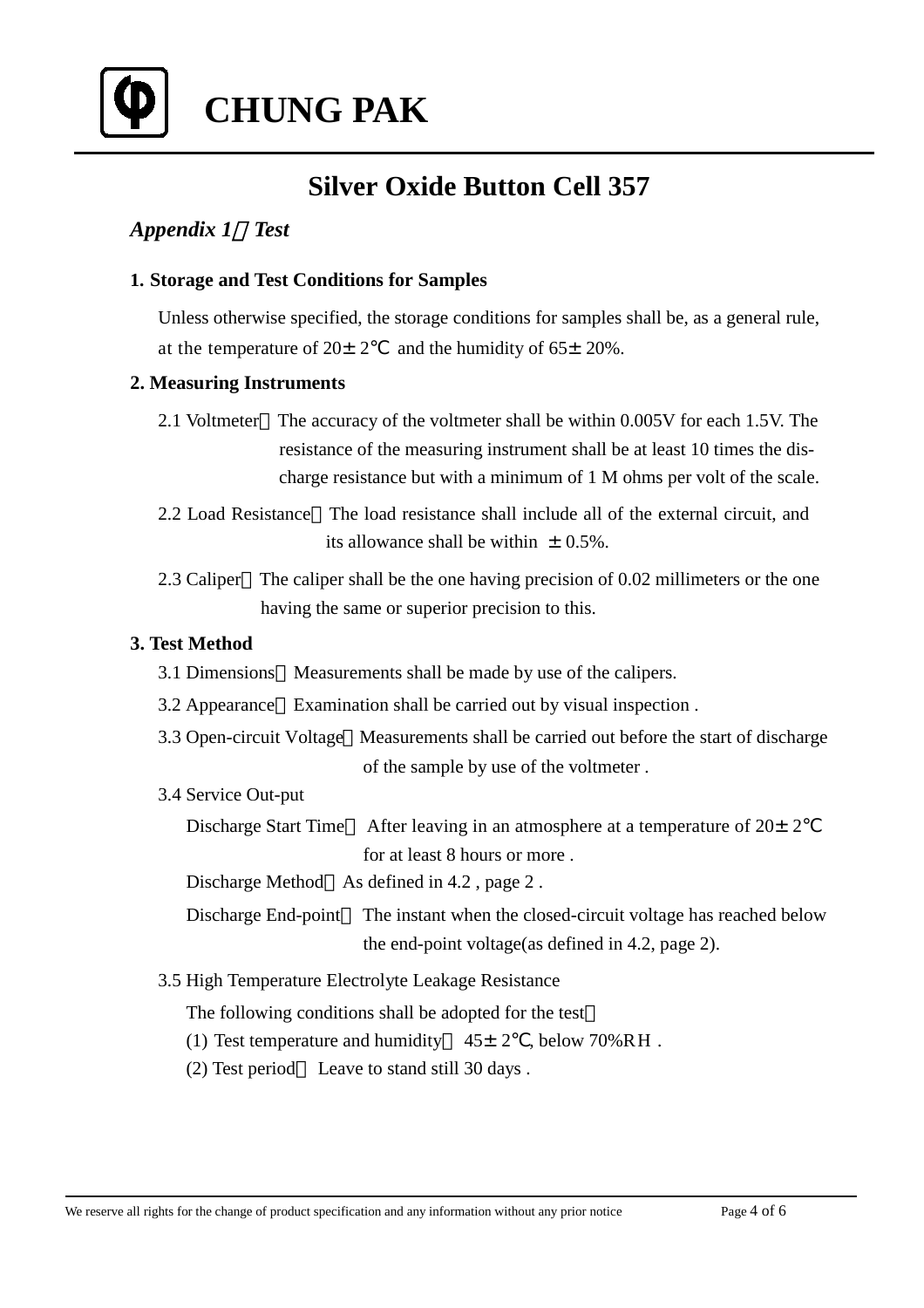

### *Appendix 2*:*Discharge Characteristics*

Standard Discharge Curve